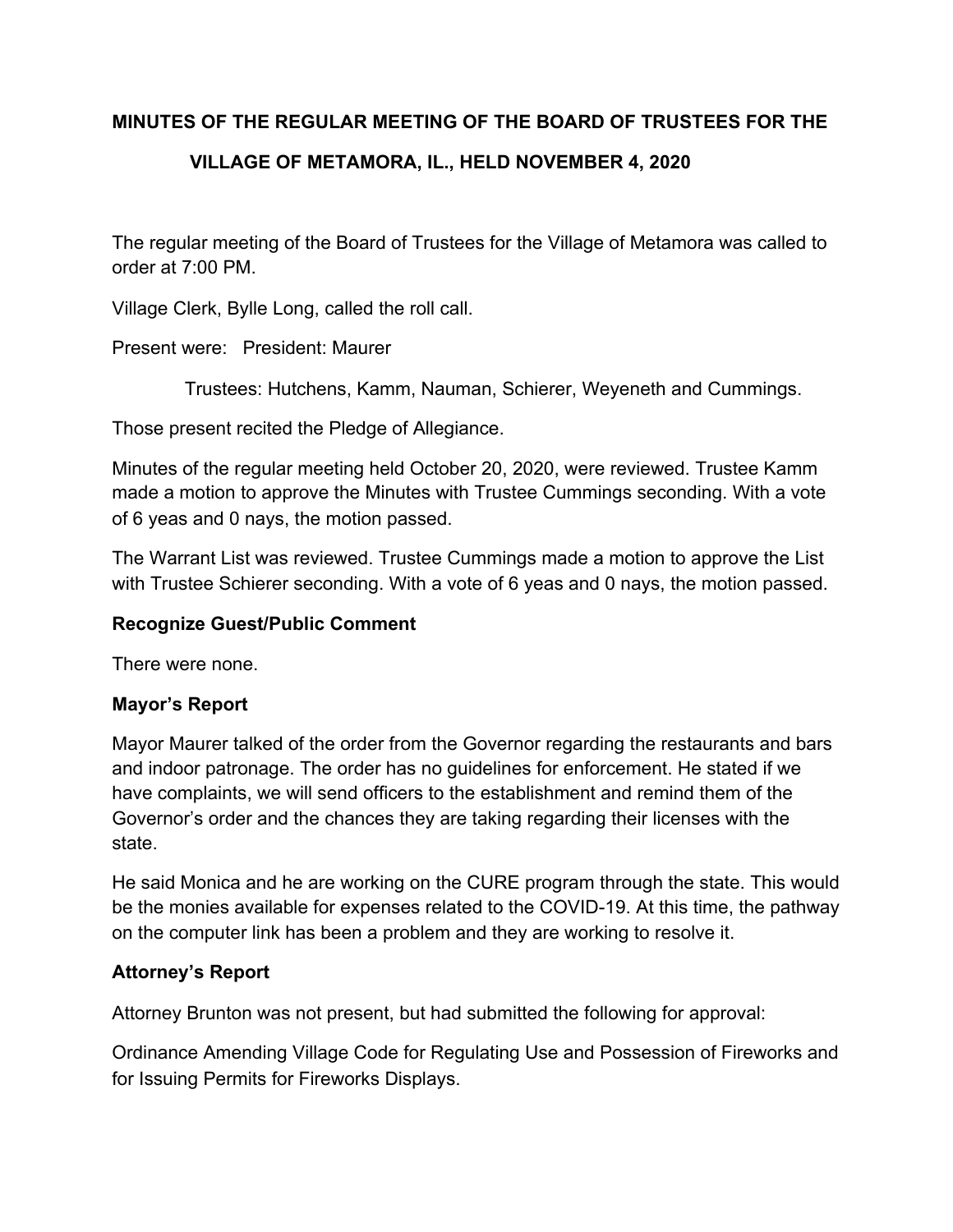Trustee Nauman made a motion to approve the Ordinance with Trustee Kamm seconding. With a vote of 5 yeas, 1 abstain (Schierer) and 0 nays, the motion passed.

### **Engineer's Report**

There was no report.

### **Treasurer's Report**

There was no report.

### **Public Works Dept.**

Trustee Nauman reported that the leaf vac will be running overtime to pick up the leaves.

He also stated the Trunk or Treat was a huge success and MABA did a good job. It was also stated MABA will host the "Christmas on the Square" the first Sunday in December.

# **Police, Fire, ESD**

Trustee Kamm discussed and asked for approval to participate in the Woodford County Star Comm. Radio Program for the Fire Dept. He then made a motion to approve the participation with Trustee Nauman seconding. With a vote of 6 yeas and 0 nays, the motion passed.

# **Finance, Economic Development, Insurance**

Trustee Weyeneth had nothing to report.

# **Special Projects, Buildings**

Trustee Hutchens had nothing to report.

# **Old Business**

There was none.

### **New Business**

Jim Efaw, Election Judge, wanted to thank the Village for setting up all the voting booths for the election. Mayor Maurer said it was the Public Works employees that accomplish the task and the Board would pass the thank you to them.